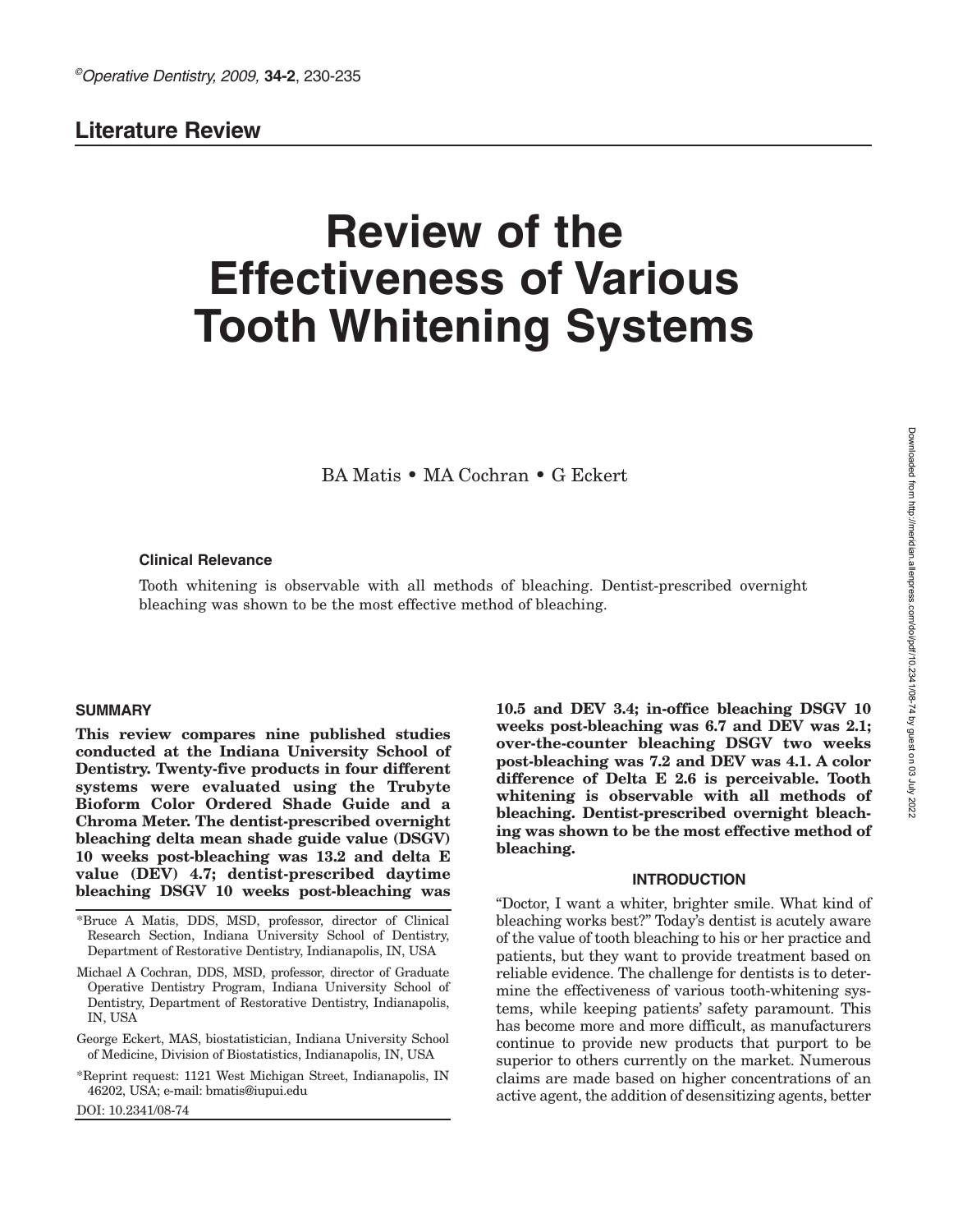formulations or the use of lights or other innovations, although it is a well known fact that dental bleaching is primarily time- and concentration-dependent. 1

While many studies have been published detailing the effectiveness of various bleaching agents, there are only a few that have looked at both in-office and athome systems.<sup>2-3</sup> It is also very difficult to make valid comparisons between research accomplished at different sites using diverse instruments and techniques. Most published studies use the Vitapan classical Shade Guide (Vita Zahnfabrik, Bad Sackingen, Germany) for subjective evaluation, but it has not been demonstrated that the shade tabs are actually linear in color measurement. <sup>4</sup> The Trubyte Bioform Color Ordered Shade Guide is grouped according to the Munsell Color Notation (each tab identified by hue, chroma and value) and has a wider spectrum of shades, but this shade guide still cannot be interpreted as absolute. A new shade guide has recently been introduced with more equal color spaces and an extended tooth-whitening range. <sup>5</sup> Several different color-measuring instruments are being used for objective evaluation, but their values cannot currently be compared. In addition, the skill of the evaluator and lighting variables are other factors that need to be addressed and are challenging to control.

The American Dental Association (ADA) has recently revised its criteria for the Seal of Acceptance program with dentist-prescribed at-home,<sup>6</sup> in-office<sup>7</sup> and overthe-counter8 products, certifying the safety and efficacy of those products to a certain measurable standard. Only one dentist-prescribed at-home product has been awarded the ADA Seal of Acceptance at this time. <sup>9</sup> Even though the guidelines for ADA acceptance have recently been revised for the efficacy of products, the biological safety criteria have not been changed since they were established in 1994.<sup>10</sup>

In an attempt to provide an evidence-base for the dental practitioner, the purpose of this review article is to compare the effectiveness of various methods of tooth whitening by evaluating articles where most of the objective and all of the subjective evaluations were conducted using the same instruments. All study protocols were approved by the IUPUI Institutional Review Board, Indianapolis, IN, USA, and informed consent statements were signed by the subjects in the nine referenced studies.

# **COMPARABLE STUDIES**

All of the studies cited in this review of tooth whitening agents:

used the Trubyte Bioform Color Ordered Shade guide (Style A, Dentsply/York Division, Dentsply International Inc, York, PA, USA) as the subjective color evaluation instrument.

- were evaluated by the same person (except for one11 ) who has lectured to dental students on color and shade evaluation for more than 25 years.
- used the Chroma Meter CR 321 (Minolta Corporation, Ramsey, NJ, USA) <sup>12</sup> with the exception of two; one used the Chroma Meter  $CR$  121.<sup>11</sup> and the other used the ShadeEve (Shofu Inc, Kyoto, Japan). <sup>13</sup> Each subject was evaluated for color using the Chroma Meter and utilized a customized cone that was disinfected between uses, while those evaluated with ShadeEye had a disposable cone used for each evaluation.
- were carried out in an area that had color-corrected lighting and were not influenced by outside light.
- used subjects who were enrolled with the same Inclusion/Exclusion criteria (Table 1), except for the study using over-the-counter products.<sup>13</sup> Smoking was not an exclusion factor in that study.

The data used in this review represent values from the time dental bleaching was discontinued, as it would not be appropriate to begin when the studies were initiated. The in-office products would be two weeks ahead in the reversal of color when compared with those products that have one or two weeks of bleaching before reversal of color would begin.

Some of the reported studies were carried out for a much longer period than other studies. The data for this comparison were carried out to only 10 weeks for those studies that go longer, so that products could be compared.

Due to space limitations, only E and shade guide values are presented in this review; however, L\*, a\* and b\* values are available from the referenced articles. The ADA states in the guidelines for acceptance of tooth bleaching products that the E value specified must be due to higher  $L^*$  and lower b<sup>\*</sup> values.<sup>68</sup> E values are included in the current review, because they come closest to the ability of the human eye to perceive color.

Each study was accomplished for a specific research objective. Six studies in this meta analysis were splitmouth design studies, where different sides of the mouth used a different formula, different times or concentrations. This is the most effective way to conduct clinical research on products, because, if all teeth are vital, then the potential for whitening of the contralateral teeth will be similar. It has been reported that crossover has not influenced color changes, <sup>14</sup> if trays are made carefully and excess gel is not dispensed into the trays at the time of testing. One of the split mouth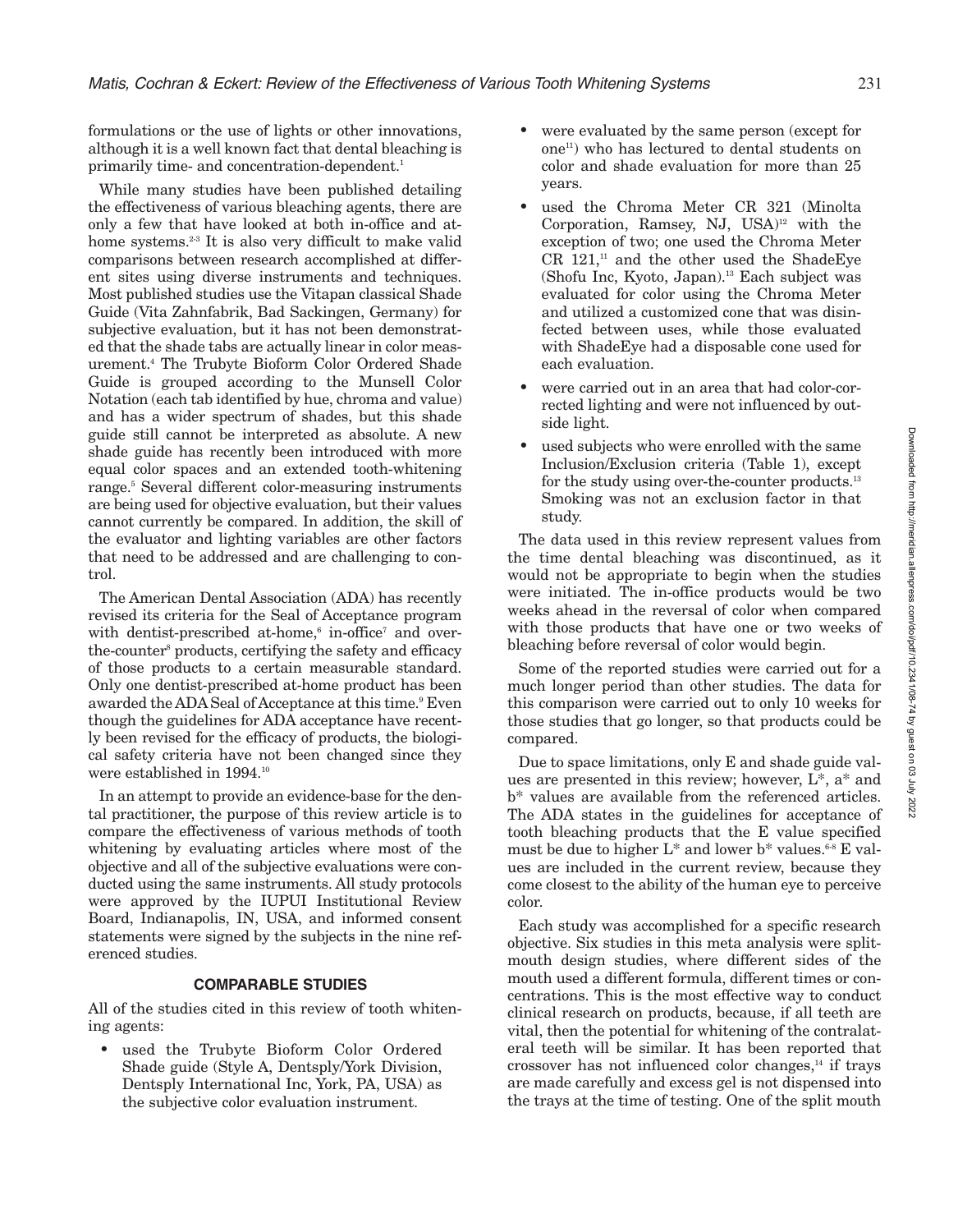|         | Table 1: Products, concentration, subject number, bleaching, time of bleaching, post bleaching and length of studies. |                |    |                  |                       |                |                           |  |
|---------|-----------------------------------------------------------------------------------------------------------------------|----------------|----|------------------|-----------------------|----------------|---------------------------|--|
| Study # | <b>Products</b>                                                                                                       | Concentration  | N  | <b>Bleaching</b> | <b>Time of Bleach</b> | Post-Bleaching | Length of<br><b>Study</b> |  |
| 3       | Opalescence                                                                                                           | 10% CP         | 20 | 2 Weeks          | Overnight             | 10 Weeks       | 12 Weeks                  |  |
|         | <b>StarBrite</b>                                                                                                      | 35% HP         | 20 | 2 Weeks          | 2-3 x 10 Minutes      | 10 Weeks       | 12 Weeks                  |  |
| 11      | Opalescence                                                                                                           | 10% CP         | 30 | 2 Weeks          | Overnight             | 22 Weeks       | 24 Weeks                  |  |
|         | Placebo                                                                                                               | 0% CP          | 30 | 2 Weeks          | Overnight             | 22 Weeks       | 24 Weeks                  |  |
| 13      | <b>Whitestrip Supreme</b>                                                                                             | 10% HP         | 25 | 1 Week           | 2 x 30 Minutes        | 2 Weeks        | 3 Weeks                   |  |
|         | <b>Ranir Wrap</b>                                                                                                     | 8% HP          | 26 | 1 Week           | 2 x 30 Minutes        | 2 Weeks        | 3 Weeks                   |  |
|         | Ranir Wrap                                                                                                            | 8% HP          | 25 | 1 Week           | 30 Minutes            | 2 Weeks        | 3 Weeks                   |  |
| 14      | Opalescence                                                                                                           | 10% CP         | 25 | 2 Weeks          | Overnight             | 4 Weeks        | 6 Weeks                   |  |
|         | Opalescence                                                                                                           | 15% CP         | 25 | 2 Weeks          | Overnight             | 4 Weeks        | 6 Weeks                   |  |
| 15      | Opalescence                                                                                                           | $15\%$ CP + PF | 32 | 2 Weeks          | Overnight             | 10 Weeks       | 12 Weeks                  |  |
|         | Nite White                                                                                                            | 16% CP +ACP    | 32 | 2 Weeks          | Overnight             | 10 Weeks       | 12 Weeks                  |  |
| 16      | <b>Rembrandt Xtra</b>                                                                                                 | 16% CP         | 27 | 2 Weeks          | 2 Hours               | 10 Weeks       | 12 Weeks                  |  |
|         | <b>Rembrandt Xtra</b>                                                                                                 | 16% CP         | 27 | 2 Weeks          | 2 Hours               | 10 Weeks       | 12 Weeks                  |  |
| 17      | Opalescence                                                                                                           | 20% CP         | 24 | 2 Weeks          | 2 x 60 Minutes        | 10 Weeks       | 12 Weeks                  |  |
|         | Day White                                                                                                             | 7.5% HP        | 24 | 2 Weeks          | 2 x 60 Minutes        | 10 Weeks       | 12 Weeks                  |  |
| 18      | <b>StarBrite</b>                                                                                                      | 35% HP         | 20 | 1 Hour           | In chair              | 11 Weeks       | 11 Weeks                  |  |
|         | Opalescence Xtra B                                                                                                    | 38% HP         | 20 | 1 Hour           | In chair              | 11 Weeks       | 11 Weeks                  |  |
| 19      | Accelerated                                                                                                           | 40% HP         | 4  | 15 Minutes       | In chair              | 6 Weeks        | 6 Weeks                   |  |
|         | ArcBrite                                                                                                              | 30% HP         | 4  | 1 Hour           | In chair              | 6 Weeks        | 6 Weeks                   |  |
|         | <b>BriteSmile</b>                                                                                                     | 15% HP         | 4  | 1 Hour           | In chair              | 6 Weeks        | 6 Weeks                   |  |
|         | Illumine                                                                                                              | 15% HP         | 4  | 1 Hour           | In chair              | 6 Weeks        | 6 Weeks                   |  |
|         | <b>Niveous</b>                                                                                                        | 27% HP         | 4  | 45 Minutes       | In chair              | 6 Weeks        | 6 Weeks                   |  |
|         | One-Hour Smile                                                                                                        | 35% HP         | 4  | 45 Minutes       | In chair              | 6 Weeks        | 6 Weeks                   |  |
|         | PolaOffice                                                                                                            | 35% HP         | 4  | 36 Minutes       | In chair              | 6 Weeks        | 6 Weeks                   |  |
|         | Zoom!                                                                                                                 | 25% HP         | 4  | 1 Hour           | In chair              | 6 Weeks        | 6 Weeks                   |  |



Figure 1. *Mean delta shade of products evaluated at the Clinical Research Section of the Indiana University School of Dentistry. Baseline assessments were made two weeks before the end of bleaching for at-home night time and at-home daytime products one week before the end of bleaching for OTC products and approximately two hours before the end of bleaching for in-office products.*

design studies compared the efficacy of a 10% CP vs a 15% CP.14 Another study compared the sensitivity reduction that occurs using a 15% CP product containing potassium nitrate and fluoride (PF) compared with another 15% CP product containing amorphous calcium phosphate (ACP).15 The objective of another study was to determine whether the use of reservoirs during daytime bleaching made a difference in the effectiveness of a product,<sup>16</sup> while another study tested the null hypothesis that there was no difference between using the same equivalent concentrations of HP in agents containing HP and CP17 and the last split mouth study that compared the use of at-home vs in-office toothwhitening agents.<sup>3</sup>

Three studies in this meta analysis were not accomplished as split-mouth design studies, but on different cells of subjects. Included are two studies where the authors tested the null hypothesis that there are no differences between the effectiveness of different in-office products.18-19 The null hypothesis that there was no difference between the efficacy of using whitening strips compared with whitening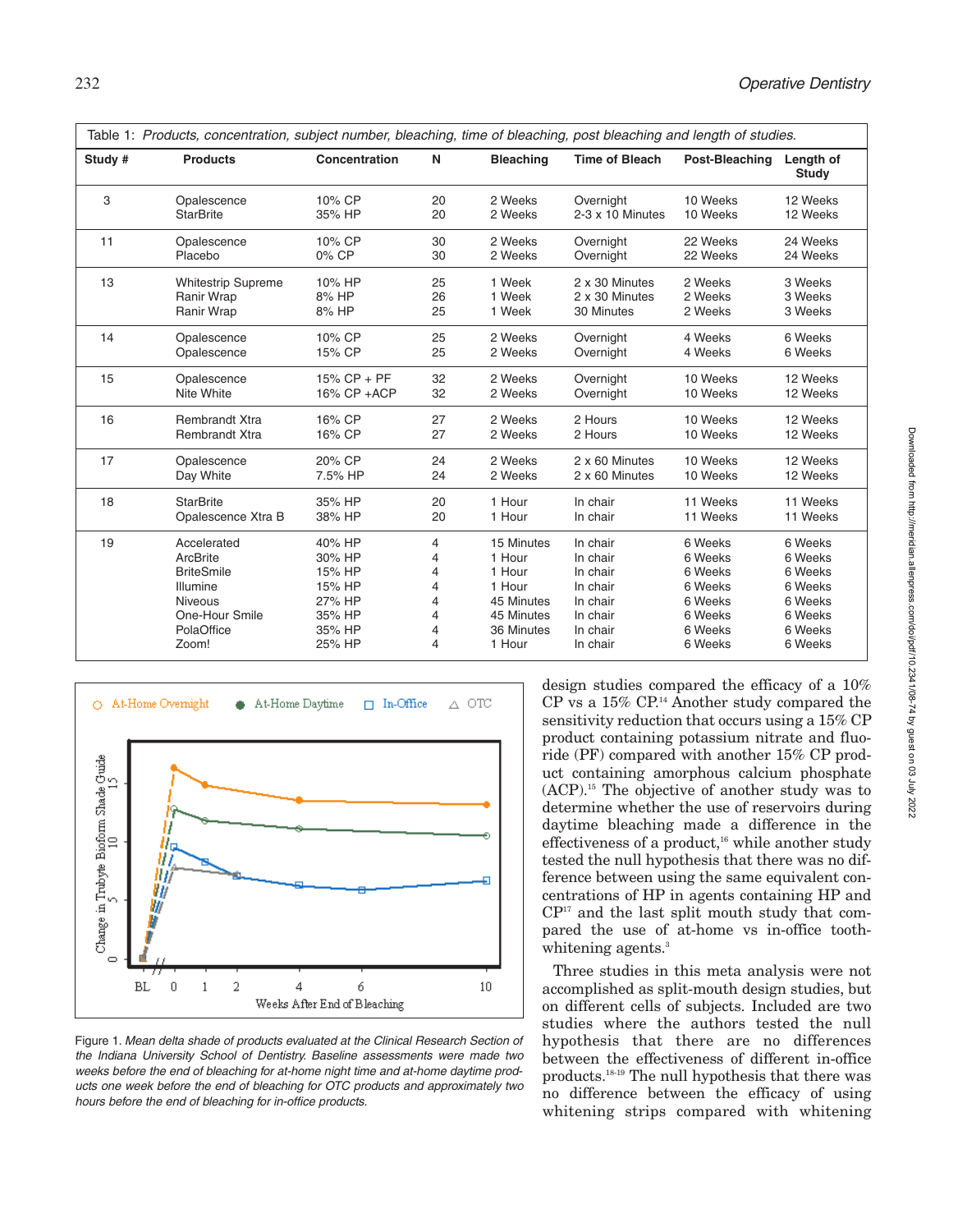|                    | Group      | <b>Weeks</b>        | Mean | 95% CI        | Min    | Max  | %Loss                    |
|--------------------|------------|---------------------|------|---------------|--------|------|--------------------------|
| Delta E            | At-home    |                     |      |               |        |      |                          |
|                    | Overnight  | $\mathbf 0$         | 9.7  | $8.3 - 11.2$  | 1.0    | 19.6 |                          |
|                    |            | $\mathbf{1}$        | 6.7  | $5.2 - 8.2$   | 1.4    | 18.6 | 31%                      |
|                    |            | $\overline{4}$      | 4.9  | $3.5 - 6.4$   | 0.4    | 15.9 | 49%                      |
|                    |            | 10                  | 4.7  | $3.0 - 6.5$   | 1.6    | 13.4 | 51%                      |
|                    | At-home    |                     |      |               |        |      |                          |
|                    | Daytime    | $\mathbf 0$         | 6.6  | $4.6 - 8.5$   | 1.7    | 15.6 |                          |
|                    |            | $\mathbf{1}$        | 4.6  | $2.6 - 6.6$   | 0.8    | 14.2 | 30%                      |
|                    |            | 4                   | 3.4  | $1.5 - 5.4$   | 0.8    | 6.8  | 48%                      |
|                    |            | 10                  | 3.4  | $1.4 - 5.4$   | 1.2    | 12.6 | 48%                      |
|                    | In-office  | $\mathbf 0$         | 5.4  | $3.2 - 7.5$   | 1.2    | 11.1 |                          |
|                    |            | 1                   | 3.0  | $0.4 - 5.5$   | 0.9    | 9.8  | 45%                      |
|                    |            | $\overline{2}$      | 2.3  | $0.0 - 5.2$   | 1.0    | 7.1  | 57%                      |
|                    |            | 4                   | 2.0  | $0.0 - 4.1$   | 0.7    | 6.1  | 63%                      |
|                    |            | 6                   | 1.9  | $0.0 - 4.7$   | 0.8    | 4.4  | 65%                      |
|                    |            | 10                  | 2.1  | $0.0 - 4.3$   | 1.2    | 6.3  | 60%                      |
|                    | <b>OTC</b> | $\mathsf{O}\xspace$ | 4.6  | $1.8 - 7.3$   | 0.8    | 7.3  | —                        |
|                    |            | $\mathbf{2}$        | 4.1  | $1.4 - 6.9$   | 0.6    | 7.3  | 10%                      |
| <b>Delta Shade</b> | At-home    |                     |      |               |        |      |                          |
|                    | Overnight  | $\mathbf 0$         | 16.3 | $15.1 - 17.5$ | 2.0    | 25.0 |                          |
|                    |            | $\mathbf{1}$        | 14.8 | $13.6 - 16.1$ | 1.0    | 25.0 | $9%$                     |
|                    |            | 4                   | 13.6 | $12.3 - 14.8$ | 0.0    | 22.0 | 17%                      |
|                    |            | 10                  | 13.2 | $11.8 - 14.6$ | 1.0    | 23.0 | 19%                      |
|                    | At-home    |                     |      |               |        |      |                          |
|                    | Daytime    | $\mathbf 0$         | 12.8 | $11.1 - 14.5$ | 5.3    | 20.0 |                          |
|                    |            | $\mathbf{1}$        | 11.8 | $10.1 - 13.5$ | 4.7    | 19.7 | 8%                       |
|                    |            | $\overline{4}$      | 11.1 | $9.4 - 12.8$  | 4.3    | 18.3 | 13%                      |
|                    |            | 10                  | 10.5 | $8.9 - 12.2$  | 4.0    | 17.7 | 18%                      |
|                    | In-office  | $\mathsf 0$         | 9.6  | $7.6 - 11.5$  | $-1.3$ | 19.2 | $\overline{\phantom{0}}$ |
|                    |            | 1                   | 8.3  | $6.0 - 10.6$  | 1.0    | 16.7 | 13%                      |
|                    |            | $\overline{2}$      | 7.0  | $4.5 - 9.6$   | $-1.3$ | 14.0 | 26%                      |
|                    |            | 4                   | 6.3  | $4.3 - 8.2$   | $-3.0$ | 15.7 | 34%                      |
|                    |            | 6                   | 5.9  | $3.3 - 8.4$   | $-3.0$ | 14.8 | 39%                      |
|                    |            | 10                  | 6.7  | $4.8 - 8.5$   | $-4.3$ | 17.7 | 30%                      |
|                    | <b>OTC</b> | $\mathsf 0$         | 7.8  | $5.7 - 9.9$   | 0.0    | 16.0 |                          |
|                    |            | $\overline{2}$      | 7.2  | $5.2 - 9.3$   | 0.0    | 16.0 | 7%                       |

wraps was tested in one study. <sup>13</sup> The last of the nine studies was accomplished to determine the efficacy and clinical safety of 10% CP and was accomplished using a placebo vs  $10\%$  CP in separate subjects.<sup>11</sup>

All peer-reviewed published studies that were accomplished at the Clinical Research Section at the Indiana University School of Dentistry are included in this meta analysis. Table 1 identifies the studies, products used, concentrations, number of subjects, bleaching times and post-bleaching follow-up evaluations. These studies had examinations at slightly different followup times, so the data are summarized at the end of bleaching, then at approximately 1, 2, 4, 6 and 10 weeks after completion of the bleaching. Because all data from the individual studies was available, this meta analysis was performed using an ANOVA. The

ANOVA included terms for week, tooth type and product, as well as interactions among the three factors and baseline measurements as covariates. Random effects for study, subject, subject-by-week and subjectby-tooth type were also included. Products were grouped together to identify means, along with 95% confidence intervals for the means, ranges and average % loss from the end of bleaching (Table 2).

# **Dental Prescribed Overnight Bleaching**

There are four studies in which a total of six products were used overnight.<sup>3,11,14-15</sup> Three of the studies used  $10\%$  CP.<sup>3,11,14</sup> and another study used  $15\%$  and  $16\%$  CP.<sup>15</sup>

The mean delta of the shade guide values of the six products was 16.3 immediately after bleaching and 13.2 ten weeks post-bleaching (Table 2, Figure 1). The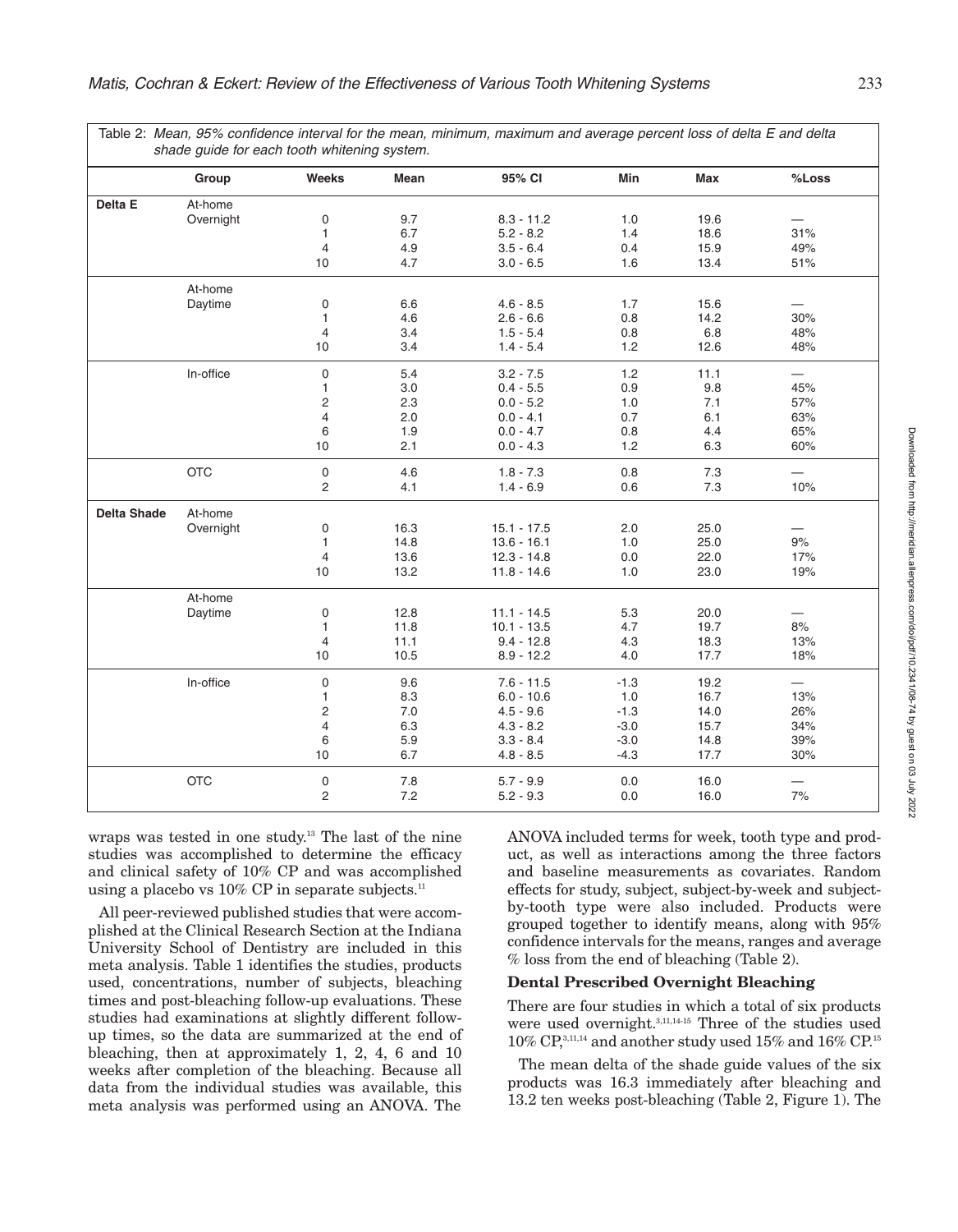mean delta of the E value was 9.7 immediately after bleaching and 4.7 ten weeks post-bleaching (Table 2, Figure 2).

#### **Dental Prescribed Daytime Bleaching**

There are two studies in which four products were used during the day. 16-17 One study used 16% CP, which was used for two hours once a day16 either with or without reservoirs. The other study used products containing 20% CP and 7.5% HP. The products in that study were used twice a day for one hour.<sup>17</sup>

The mean delta of the shade guide values of the products was 12.8 immediately after bleaching and 10.5 ten weeks post bleaching (Table 2, Figure 1). The mean delta of the E value was 6.6 immediately after bleaching and 3.4 ten weeks post bleaching (Table 2, Figure 2).

# **In-office Bleaching**

There were three studies in which 11 in-office products were used.<sup>3,18-19</sup> One study used 35% HP. which was placed three times for 10 minutes at two different sittings. <sup>3</sup> The second study used 35% and 38% HP, which were placed three times for 20 minutes each at the same sitting. <sup>18</sup> The third study used eight products containing any-

where from  $15\% - 40\%$  HP.<sup>19</sup> The eight products were used for various periods of time (Table 1).

The mean delta of the shade guide values of the 11 products was 9.6 immediately after bleaching and 6.7 ten weeks post-bleaching (Table 2, Figure 1). The mean delta of the E value was 5.4 immediately after bleaching and 2.1 ten weeks post-bleaching (Table 2, Figure 2).

#### **Over-the-counter Bleaching**

There is one study in which products were used three different ways. <sup>13</sup> One product contained 10% HP and was used for 30 minutes twice a day for one week. Both of the other agents contained 8% HP. One was used for 30 minutes once a day and the other for 30 minutes twice a day for one week.

The mean delta of the shade guide values of the three products was 7.8 immediately after bleaching and 7.2 two weeks post-bleaching (Table 2, Figure 1). The mean delta of the E value was 4.6 immediately after bleaching and 4.1 two weeks post-bleaching (Table 2, Figure 2).

#### **DISCUSSION**

All groups in the study had at least 20 subjects, with the exception of one study, where eight products were evaluated using 32 subjects. This was considered a pilot study. <sup>19</sup> Six of the studies were half-mouth design studies. 3,14-18 This study design is the most valid study design for tooth-whitening research. Each tooth in the halfmouth responds to the agent that covers it. With well-



Figure 2. *Mean delta E of products evaluated at the Clinical Research Section of the Indiana University School of Dentistry. Baseline assessments were made two weeks before the end of bleaching for at-home night time and at-home daytime products one week before the end of bleaching for OTC products and approximately two hours before the end of bleaching for in-office products.*

made reservoirs, it has been determined that crossover effects, if there were any, are negligible.<sup>14</sup>

Manufacturer's recommendations were followed. Where reservoirs were recommended, they were placed. In the study of eight in-office products, <sup>19</sup> invitations to observe the procedures were extended to all of the manufacturers whose products were used in the study. Four of the eight manufacturers sent representatives to help ensure their products were used according to their instructions.

A study by Auschill and others evaluated the time it took for tooth whitening agents from different systems to reach six Vita shade guide tab changes. <sup>2</sup> These authors determined that it took 31.85 cycles of 30 minutes using an over-the-counter product, 7.15 cycles of using an at-home product overnight and 3.15 cycles of using an in-office product to reach the shade tab change desired.

The research center at Loma Linda University School of Dentistry, Loma Linda, CA, USA, routinely uses a colorimeter and Vitapan classical Shade Guide (Vita Zahnfabrik) to measure changes in color. In their study evaluating the effectiveness of three tooth-whitening systems, Li and others reported that the overnight system was the most effective of the three systems in a 21 day study. 20

Neither of the studies that looked at three different systems carried out their evaluation periods past the endpoint of bleaching. It is important to look at color